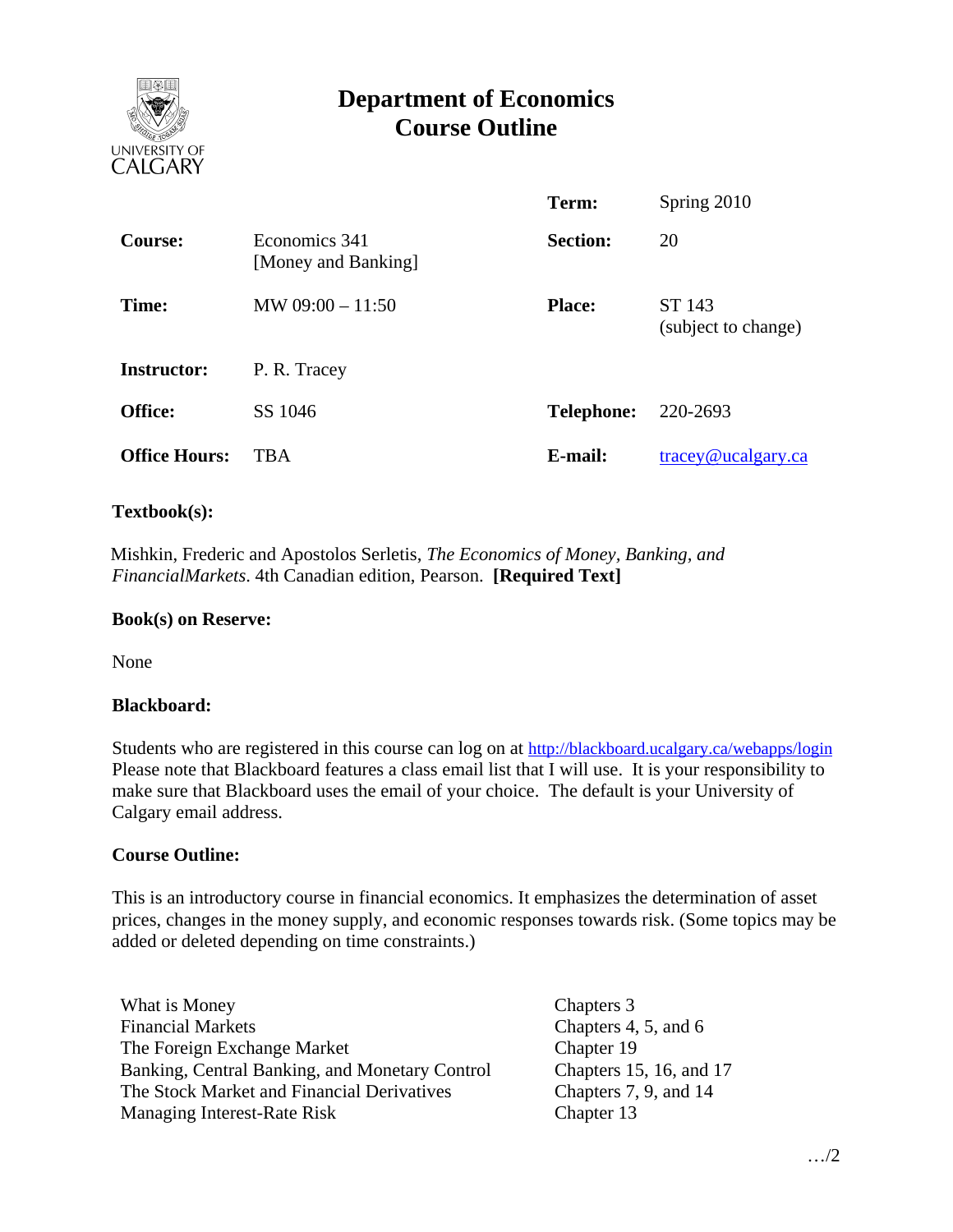## **Grade Determination and Final Examination Details:**

| Midterm Test #1          | Wednesday, May 26, 2010 | 25%   | 40 minutes |
|--------------------------|-------------------------|-------|------------|
| Midterm Test #2          | Wednesday, June 9, 2010 | 25%   | 40 minutes |
| <b>Final Examination</b> | Scheduled by Registrar  | 50%   | 2 hours    |
|                          |                         | 100\% |            |

Tests and the final exam are marked on a numerical (percentage) basis. These grades are added using the weights listed above and converted to letter grades. As a guide to determining standing, these letter grade equivalences will generally apply:

| $A+97-100$    | $B+ 84-88$    | $C+ 73-75$  | $D+ 57 - 61$ |
|---------------|---------------|-------------|--------------|
| A $92-96$     | $B = 79 - 83$ | C $67 - 72$ | D $50 - 56$  |
| $A - 89 - 91$ | $B - 76 - 78$ | $C-62-66$   | $F = 0 - 49$ |

The midterm exam will be held in class on the date indicated. The time and location of the final exam, which will be two hours in length, will be scheduled by the Registrar's Office. Exam questions may consist of multiple choice questions. The use of a non-programmable calculator during exams is permitted. The use of graphing calculators, computers, and cell phones is not permitted.

## **Notes:**

- 1. Students should be aware that no "make-up" midterms will be given. Any student who finds it necessary to miss the midterm must notify the instructor in advance and produce a valid medical certificate or other required documentation in order to have the weighting moved to the final examination. Note that deferred final examinations may contain short/long answer questions. Also, deferred final examinations do not have to cover the same material or have the same format as the regular final examination.
- 2. Examinations will not be given prior to the scheduled date.
- 3. Students will not be given extra time to complete tests and exams.
- 4. Students should be aware of the academic regulations outlined in The University of Calgary Calendar.
- 5. Students seeking reappraisal of a piece of graded term work should discuss their work with the instructor *within* 7 days of work being returned to class; however, the earliest that grades will be discussed will be two days after the return of an assignment or examination.
- 6. Students will be responsible for all material listed on the course outline, regardless of whether or not the material has been covered in class, unless the instructor notifies the class that the material will not be covered.